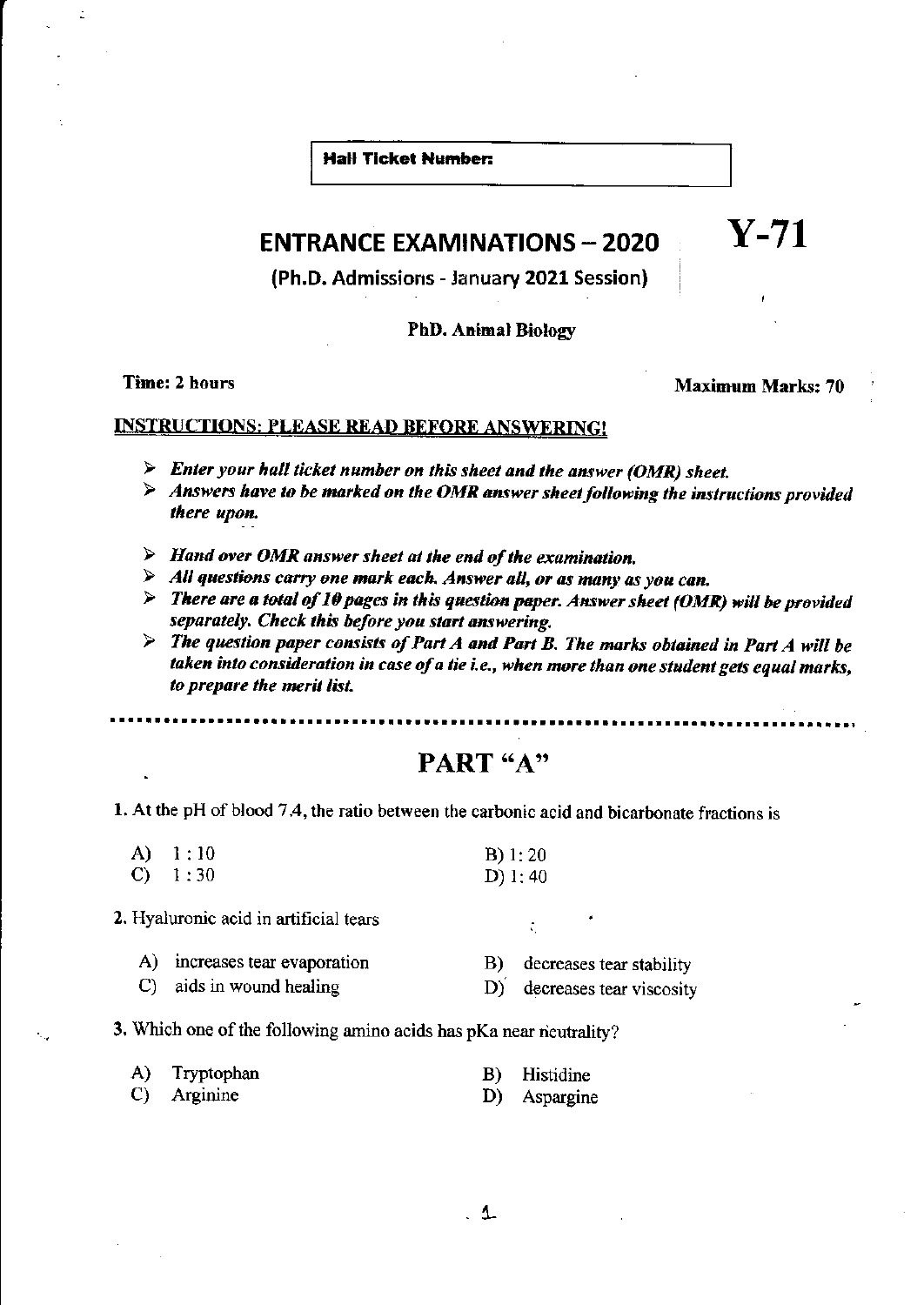- 4. Electrophoretic separation at pH 6 of a sample containing polypeptide 1 (mw 100), polypeptide 2 (mw 200) and polypeptide 3 (mw 400) would result in which of the following? (Note: the isoelectric point of each polypeptide occurs at pH 6)
	- $\mathbf{A}$ None of the polypeptides would migrate
	- Polypeptide 2 would migrate the  $\mathbf{C}$ farthest
- $\bf{B}$ Polypeptide 3 would migrate the farthest
- D) Polypeptide 1 would migrate the farthest
- 5. Which one of the following is not involved in Edman's degradation?
	- A) Phenylisothiocyanate  $B)$  $CF<sub>3</sub>COOH$
	- C) Dinitrofluorobenzene  $D$ ) Phenylthiocarbamyl

### 6. Which one of the following technique is used to determine the structure of a protein?

- A) Differential centrifugation **FPLC**  $B$ ) C) Quantitative-PCR D) NMR
- 7. Seliwan off test is used to distinguish between
	- A) Aldoses and ketoses Reducing and non-reducing sugars **B**)
	- C) Pentoses and hexoses D) Trioses and tetroses

8. Which one of the following holds true for Hydrogen bond?

- A) 10% covalent and 90% electrostatic B)
- 5% covalent and 95% electrostatic  $\mathbf{C}$
- 9. Which one of the following cannot be obtained from an X-ray crystallography study?
	- A) Bond angle Si-O-Si in a mineral.
	- C) Degree of folding of a  $Zn2Cl2$  fourmembered ring

10. Which one of the following antibiotic does not inhibit peptidoglycan biosynthesis?

- A) Penicillin Tetracycline  $B)$
- C) Methicillin D) Vancomycin
- 11. The number of bacteria cannot be determined by
	- $\mathbf{A}$ measuring absorbance at 600 nm **B**) quantitative RT-PCR
	- $\mathbf{C}$ Colony forming unit counting
- two dimensional electrophoresis
- $\cdot$  2
- 1\% ovalent and 99% electrostatic
- D) 9% covalent and 91% electrostatic
- B) Absolute configuration of a chiral natural product
- D) Vibration frequency of a carbonyl group

D)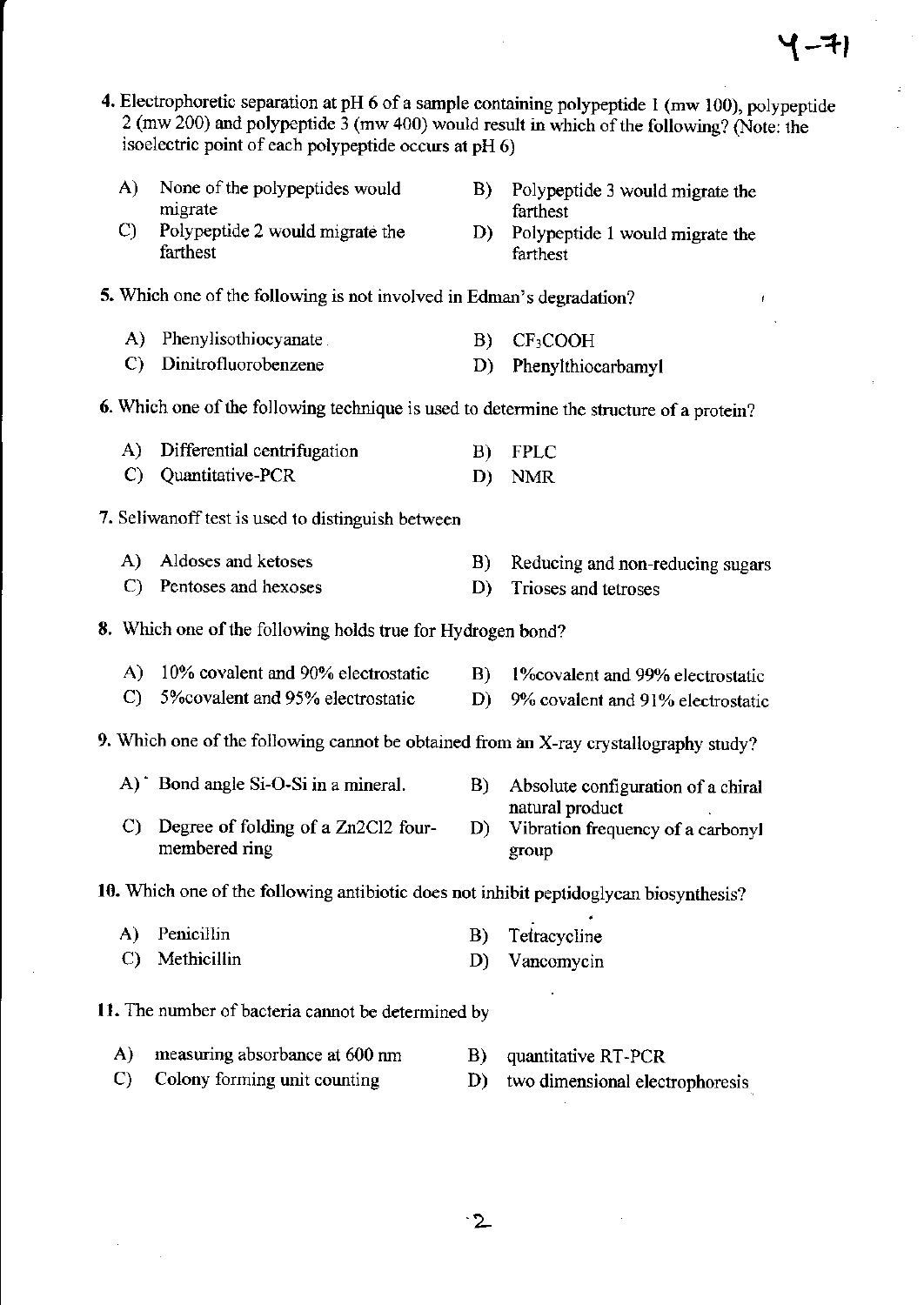12. Which one of the following techniques is not used to study changes in protein conformation?

- A) Circular dichroism B) Pulsed exchange 2D NMR
- C) FRET D) q-PCR

13. In Lysine, tbe pKa of the side chain is about 10.5. Assuming that the pKa of the carboxyl and the amino groups are 2 and 9 respectively, the pl of lysine is closest to

A)  $5.5$  B)  $6.2$  $\overline{C}$ ) 7.4 D) 9.8

14. Method by which the rate of transcription of genes on a global scale is A) RNA-Seq B) GRO-Seq

- 
- C) CLIP-Seq D) CAP-Seq
- 15. Which one of the following tools can be used for next generation sequencing (NGS) sequence alignment against a reference genome?

| A) BWA   | B) CLUSTALW |
|----------|-------------|
| C) BLAST | D) PHYLIP   |

16. In a 100 kb DNA fragment, how many recognition sites are possible for a restriction enzyme having six base pairs recognition sequence?

| A) 8 |        | <b>B</b> ) 80 |         |
|------|--------|---------------|---------|
|      | C) 800 |               | D) 8000 |

17. Which one of the following isotope was used to label DNA while gathering a convincing proof on semiconservative mode of DNA replication?

| A) $H^3$    | $B) C^{14}$ |
|-------------|-------------|
| $C) N^{15}$ | D) $S^{35}$ |

18. Which one of the following vectors is not used for generation of genomic libraries?

| A) pUC1 | B) BACs     |
|---------|-------------|
| C) YACs | D) Cosmids. |

19. Which one of the following techniques is used to identify DNA sequence interacting with a protein?

| A) DNA finger printing | B) Southern hybridization |
|------------------------|---------------------------|
| C) Western blotting    | D) DNA foot printing      |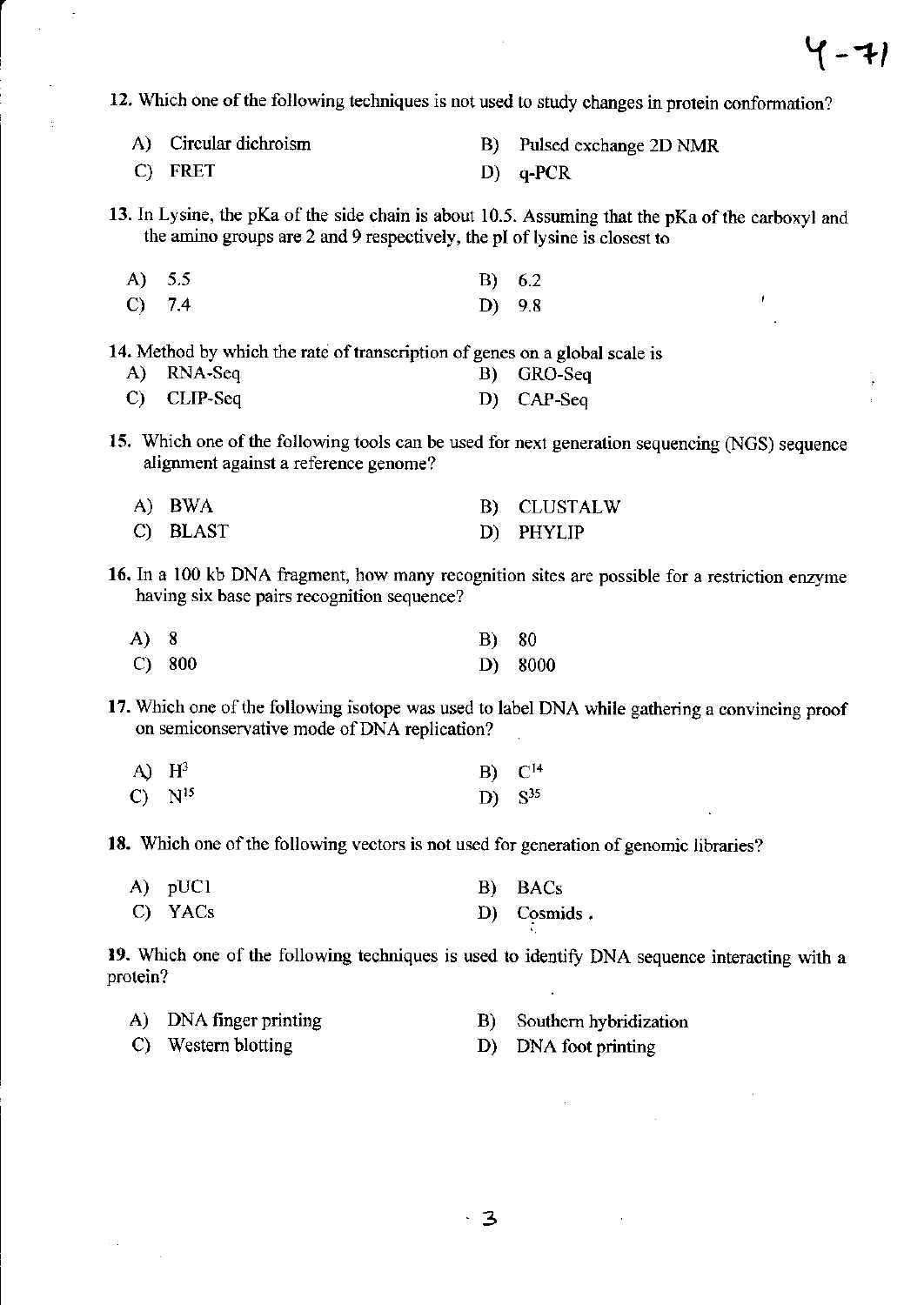|               | 20. DNA polymerase $I$ of $E$ . coli exhibits the following catalytic activities except |             |                                                                                                   |
|---------------|-----------------------------------------------------------------------------------------|-------------|---------------------------------------------------------------------------------------------------|
|               | A) $5'$ $\rightarrow$ 3' DNA-dependant DNA<br>polymerase activity                       |             | B) $5' \rightarrow 3'$ exonuclease activity                                                       |
|               | C) $3' \rightarrow 5'$ exonuclease activity                                             | D)          | $5'$ $\rightarrow$ 3' RNA-dependent DNA<br>dependent                                              |
|               | 21. A numerical value that represents sample mean, is known as a                        |             |                                                                                                   |
| A)            | population parameter                                                                    | B)          | sample parameter<br>Ť.                                                                            |
| $\mathbf{C}$  | sample statistics                                                                       | D)          | population mean                                                                                   |
|               | 22. Human monoclonal antibodies can be obtained by                                      |             |                                                                                                   |
| A)            | immortalization of T cells using<br>Epstein-Barr virus                                  | <b>B</b> )  | fusing human B cells with mouse myeloma<br>cells                                                  |
| $\mathcal{C}$ | using transgenic xenomouse strains                                                      | D)          | alteration of mouse monoclonal antibody                                                           |
|               | 23. Antibody titer refers to the                                                        |             |                                                                                                   |
| A)            | absolute amount of specific antibody.                                                   | B)          | affinity of specific antibody                                                                     |
| $\mathbf{C}$  | concentration of specific antibody                                                      | D)          | highest dilution of antibody still able to<br>give a positive result in a test system             |
|               |                                                                                         |             | 24. Which one of the following symbol is the first character in a FASTA format of sequence files? |
| A) <          |                                                                                         | $ B\rangle$ | ⋗                                                                                                 |
|               | $^{+}$                                                                                  | D)          |                                                                                                   |
|               | 25. Accumulation of lactate in animal cell culture media results in                     |             |                                                                                                   |
|               | A) increase of pH and loss of cell                                                      | B)          | increase of pH and increased cell                                                                 |
| C)            | viability<br>decrease of pH and loss of cell<br>viability                               | D)          | viability<br>decrease of pH and increased cell                                                    |
|               |                                                                                         |             | viability                                                                                         |
|               | 26. The middle value of an ordered array of numbers is known as                         |             |                                                                                                   |
| A)            | Midpoint                                                                                | B)          | Median                                                                                            |
| C)            | Mode                                                                                    | D)          | Mean                                                                                              |
|               | 27. Dunn chamber is used to study cellular                                              |             |                                                                                                   |
| A)            | apoptosis                                                                               | B)          | chemotaxis                                                                                        |
| C)            | proliferation                                                                           | D)          | oxygen saturation                                                                                 |
|               |                                                                                         |             |                                                                                                   |

 $\mathcal{L}^{\text{max}}_{\text{max}}$  , where  $\mathcal{L}^{\text{max}}_{\text{max}}$ 

'tt

 $\label{eq:2.1} \frac{1}{\sqrt{2}}\sum_{i=1}^n\frac{1}{\sqrt{2}}\sum_{i=1}^n\frac{1}{\sqrt{2}}\sum_{i=1}^n\frac{1}{\sqrt{2}}\sum_{i=1}^n\frac{1}{\sqrt{2}}\sum_{i=1}^n\frac{1}{\sqrt{2}}\sum_{i=1}^n\frac{1}{\sqrt{2}}\sum_{i=1}^n\frac{1}{\sqrt{2}}\sum_{i=1}^n\frac{1}{\sqrt{2}}\sum_{i=1}^n\frac{1}{\sqrt{2}}\sum_{i=1}^n\frac{1}{\sqrt{2}}\sum_{i=1}^n\frac$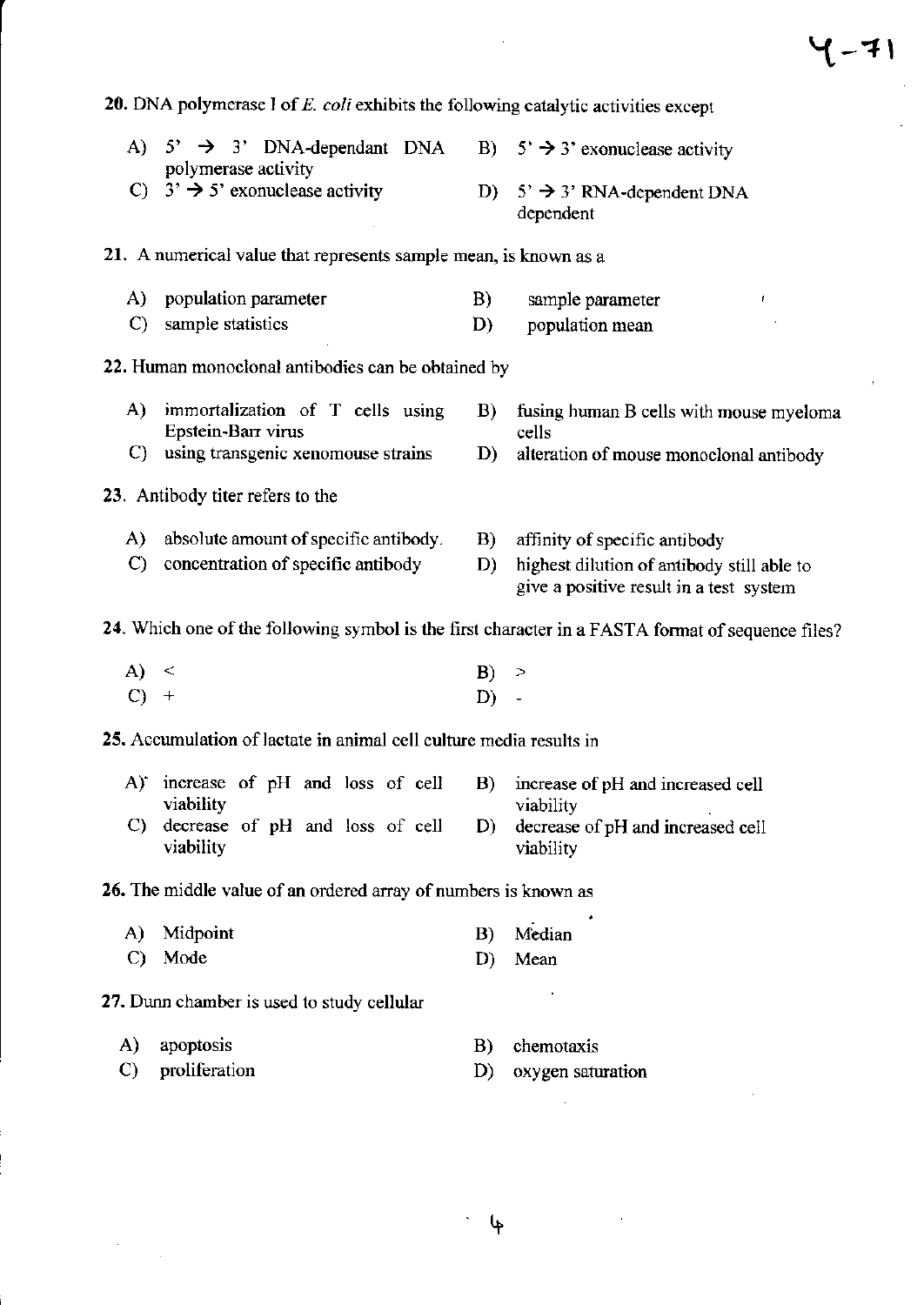×

28. Which one of the following command can be used for a pattern search in files?

|         | A) Sed | B) Grep |
|---------|--------|---------|
| $C)$ Is |        | D) Wc   |

29. The dye used in flow cytometry for assessment of mitochondrial membrane potential is

| A) H2-DCFDA         | B) DAPI      |
|---------------------|--------------|
| C) Propidium Iodide | D) Rhodamine |

30. A radioactive sample has a half-life of 5 min. What fraction of the sample is left after 20 minutes?

| A) 1/2   | $B)$ 1/4  |
|----------|-----------|
| $C)$ 1/8 | D) $1/16$ |

31, ln the two-component regulatory system, the sensor kinase and response regulator coordinate to regulate gene expression. Which one of the following is a sensor kinase?

| A) NtrC | B) NtrA |
|---------|---------|
| C) NifA | D) NtrB |

32. Triclosan is a chemical disinfectant that is derived from

| A) quantenary ammonium compounds | B) Alcohols  |
|----------------------------------|--------------|
| $C$ ) phenols                    | D) Aldehydes |

33. Antibody-based tests for disease diagnosis can be done by the following tests, except

| A) delayed skin hypersensitivity reaction B) ELISA |                  |
|----------------------------------------------------|------------------|
| C) Western blotting                                | D) agglutination |

34. COVID-I9 test is based on

| A) centrifugation            | B) Electrophoresis       |
|------------------------------|--------------------------|
| C) polymerase chain reaction | D) high speed filtration |

35. Which one of the transcription factors act both as transcription activator and repressor?

| A) AraC | B) AraD |
|---------|---------|
| C) Lacl | D) LacA |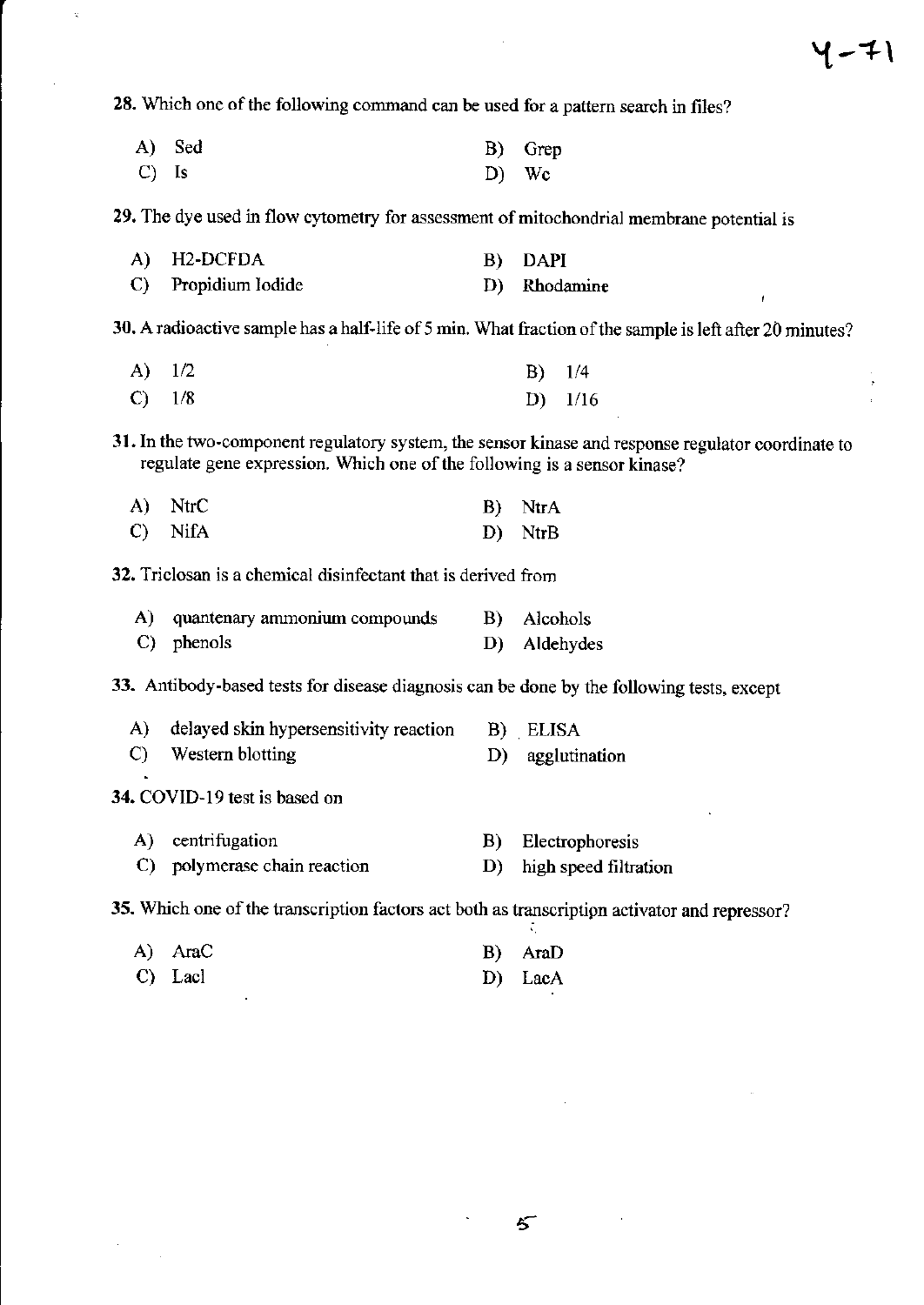# **PART** "R"

- 36. Cytochalasin B was added just before mitosis begins in mammalian cells. The possible effect could be
	- A) arrest at mitotic prophase itself
- **B**) complete mitosis and arrest at cytokinesis
- C) cell division completes to divide into daughter cells
- D) arrest at mitotic anaphase causing nondisjunction
- 37. Which of the following has four base pairs long recognition sequence?
	- $A)$ Sau3A  $B)$ BamH1  $C)$  Not  $B$ *g* $\Pi$ II D)
- 38. One of the organisms below require enriched chocolate agar medium for culturing
	- A) Staphylococcus aureus Pseudomonas aeruginosa **B**)
	- D) Escherichia coli C) Streptococcus pneumoniae
- 39. When there is a single flagellum present at each end of a bacterium, it is referred as
	- A) Lophotrichous  $\mathbf{B}$ ) Monotrichous C) Petritrichous
	- D) Amphitrichous

40. Which of the following is not a chromosome instability syndrome?

- A) Bloom syndrome Klinefelter syndrome B)
- C) Ataxia telangiectasia D) Fanconi anaemia

#### 41. Breast cancer is triple negative if it

- $\mathbf{A}$ lacks estrogen receptors, progesterone and HER2 protein receptor
- C) lacks estrogen, progesterone receptors and HER2 protein
- B) lacks estrogen receptors, progesterone receptors and HER2 protein receptor
- D) lacks Estrogen receptors, progesterone receptors and HER2 protein

#### 42. Which one of the following are not involved in antigen presenting?

A) CD11C<sup>+</sup>dendritic cells Follicular cells  $\vert B \rangle$ C) B cells D) Macrophages

43. During cloning of a gene into a plasmid vector, self-ligation of the vector occurs that reduces the number of recombinants produced. This can be prevented by

- A) dephosphorylation to generate 5'OH
- B) dephosphorylation to generate 3'OH
	- 6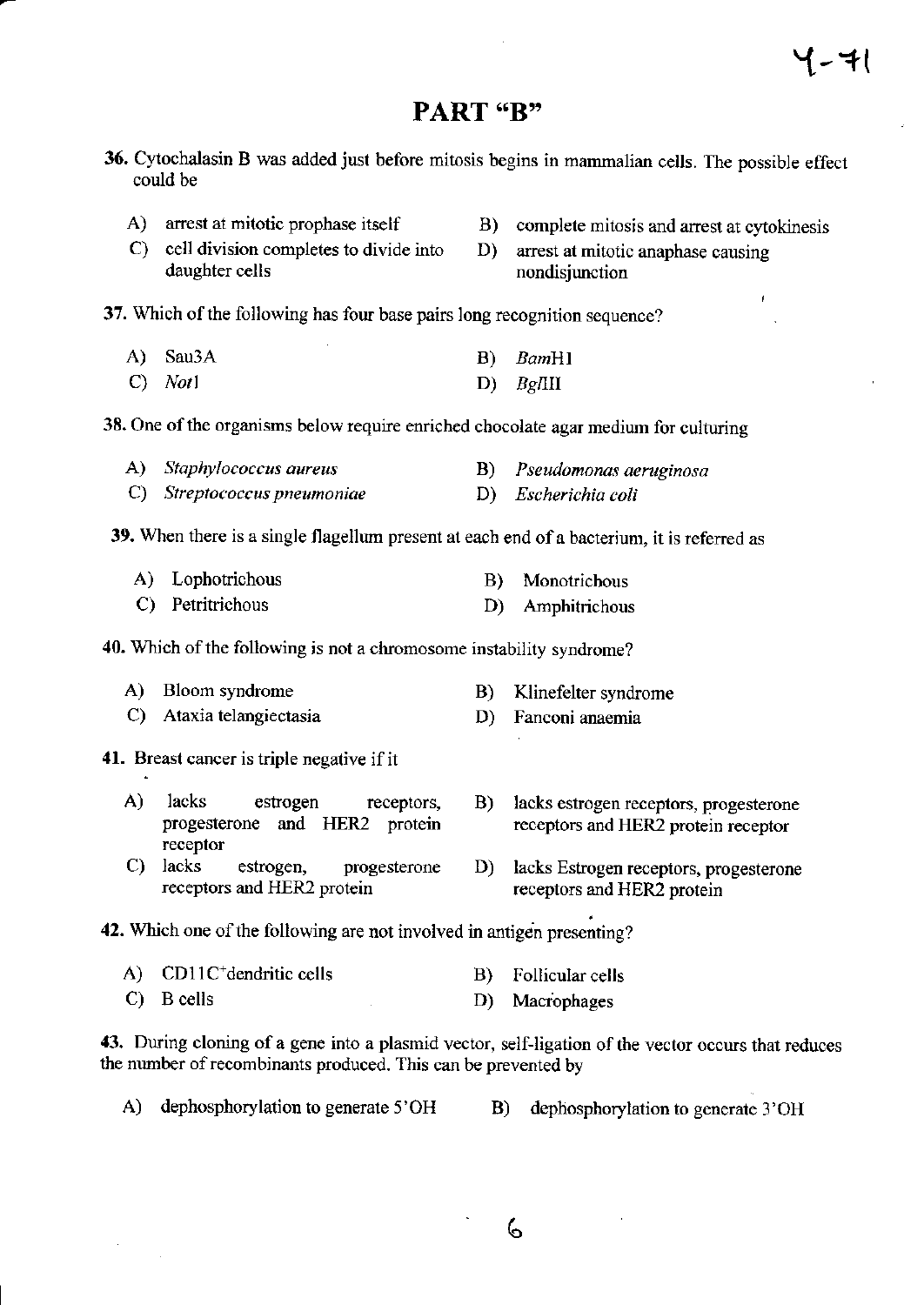### C) phosphorylation of 3'OH D) phosphorylation of both 5'OH and 3'OH

44. Receptor for Corona virus is

A) ACE2 B) EGFR1 C) ILR2 D) TAS2

45. Animal cells can be cryopreserved, but not plant cells, because

- 
- 
- A) plant cells differentiate rapidly under B) plant cells contain chloroplasts that can cryopreservation be denatured at very low temperatures C) animal cells do not contain water- D) the biological reaction of plant cells
	-
- cannot be stopped by cryopreservation
- 46. IgG treatment with the proteolytic enzyme Pepsin results in production of
	- A) Fab fragments B) Fc fragment
	- C) Fab and Fc fragment D) F(ab')2 fragment

47. Terminal transferase is an enzyme used in genetic engineering. It catalyses the addition of

- A) deoxynucleotide to the 3' OH end B) phosphate moiety to the 3' OH of DNA end of DNA
- 
- C) phosphate moiety to the 5' OH D) deoxynucleotide to the 5' OH end of DNA

- 48. ln the binding of oxygen to myoglobin, the relationship between the concentation of oxygen and the fraction of binding sites occupied can best be described graphically as
	-
	- A) sigmoidal B) hyberbolic
	- C) linear with positive slope D) linear with negative slope
- 49. Which one of the following statement is true with reference to organization of mammalian hypothalmo-hypophyseal portal system?
	- A) Median eminence is connected by B) Median eminence is connected by hypothalamic portal blood vessels that pass through pars tuberalis to
	- C) Median eminence is connected by D) hypothalamic portal blood vessels pars nervosa
- hypothalamic portal blood vessels that<br>pass through pars intermedia to pars pars distalis distalis distalis distalis distalis distaliant eminence is connected by D) Median eminence is connected by
	- hypothalamic portal blood vessels that that pass through pars tuberalis to pass through pars nervosa to pars pars nervosa to pars distalis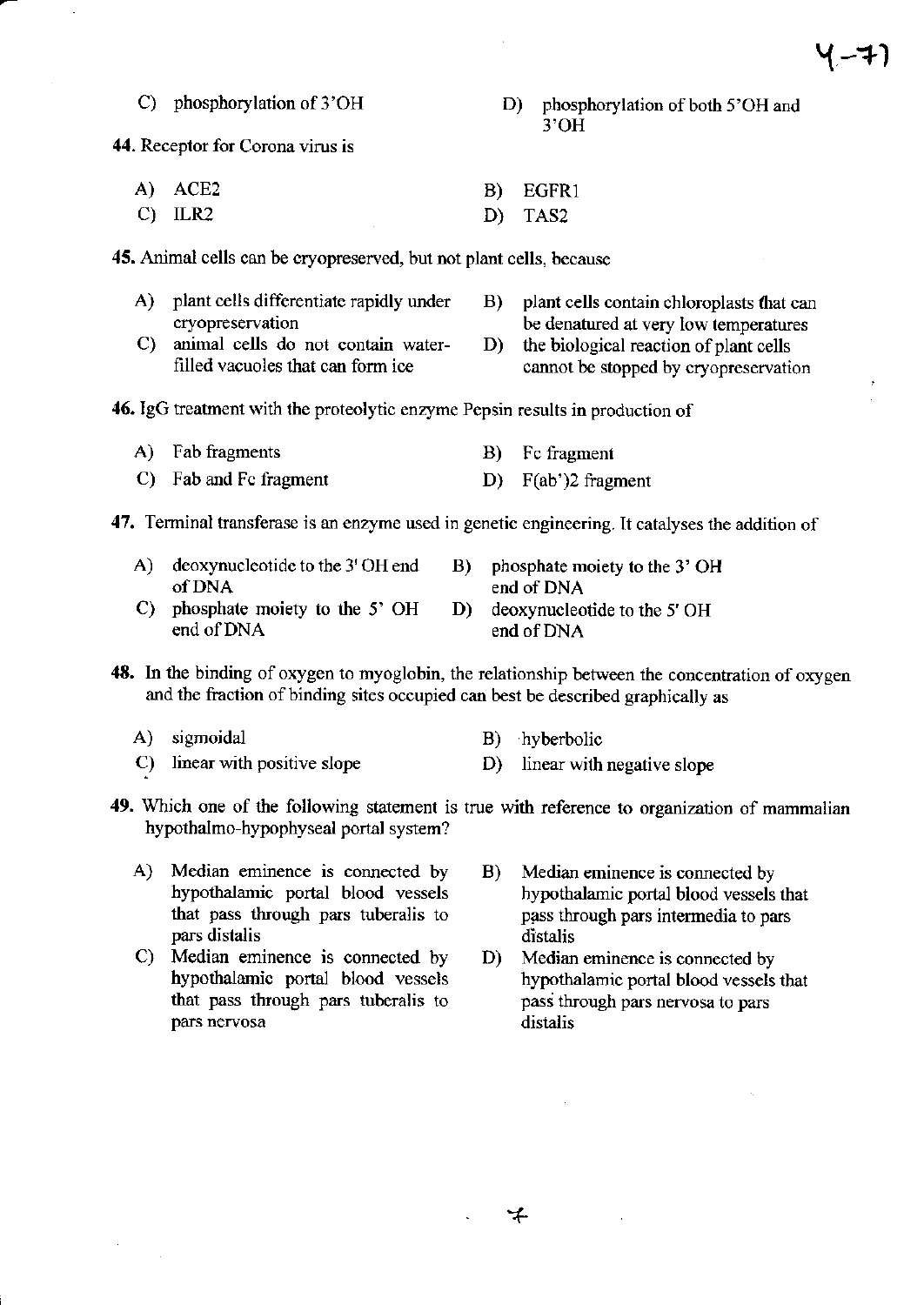$4 - 71$ 

50. With reference to base cross-linking, which one of the following statements is false?

- A) Base cross-linking means that covalent bonds form between two bases
- $C$ ) Pyrimidine dimers are a type of base cross-linking that is commonly induced by excess exposure to sunlight
- B) The anti-carcer agent cisplatin causes a type of cross-linking between two<br>guanine residues
- D) The cross-linked bases are on opposing DNA strands

51. Solenocyte and flame cells are components of the system involved in

- 
- A) excretion B) photoreception
- C) Respiration D) chemoreception

52, B cells are distinguished from T cells by the presence of

- A) CD3 B) CDlg
- C) Class II MHC antigen D) Both B and C

53. TNM in tumour staging is indicative of

- A) tumour size, lymph nodes, metastasis B) tumour type, neoplasia, megaloblastic
- C) tumour type, lymph nodes, D) tumour size, neoplasia, megaloblastic metastasis

54. The portion of the blastoderm-stage embryo which will give rise to most of ectodermal, mesodermal and endodermal tissues in Drosophila is

A) ventral C) imaginal discs B) germ band D) annioserosa

55. Core regulatory circuitry in embryonic stem cells refers to

- A) binding of OCT4, NANOG and B) binding of OCT4, NANOG and SOX2<br>SOX2 to regulatory elements of only to regulatory elements of both active
- C) binding of OCT4, NANOG and SOX2 to their own as well as active and silent gene regulatory elements
- SOX2 to regulatory elements of only to regulatory elements of both active<br>active genes and silent genes and silent genes
	- D) microRNA regulation of OCT4, NANOG and SOX2 gene transcripts during Embryonic stem cell selftenewal

56. If the pancreatic duct is obstructed, elevated levels of \_\_\_\_\_\_ are observed

A) Amylase

B) Bilirubin

C) Secretin

- 
- D) Cholecystokinin
- 
- 
-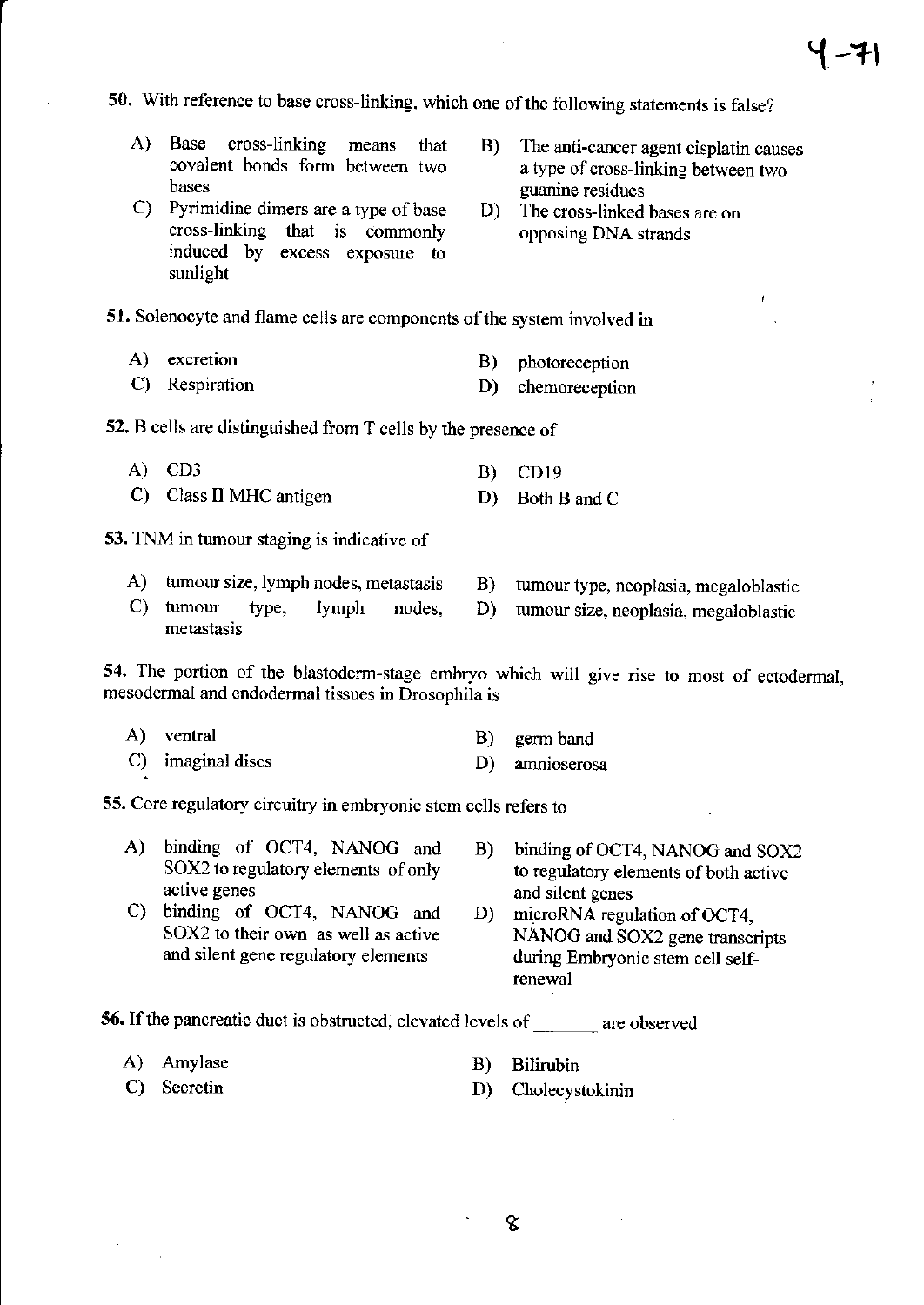$-1$ 

A) ketone bodies into mitochondria B) long chain fatty acids into mitochondria C) acetyl groups out of mitochondria D) malonyl CoA out of mitochondria 58. Toxic shock is caused by A) toxins produced from bacteria B) excessive stimulation of a large proportion of T -cells by bacterial superantigens C) abnormal cytokine production from D) excessive production of immundglobulins B cells 59. Chemical signals released by an organism that inlluences the behavior of other individuals of the same species are A) Pheromones B) Androgens C) Magainins D) Defensins 60. Which one of the following directly inhibits prolactin release in mammals? A) Epinephrine B) Dopamine C) TRH D) CRH 61. In Amphibians, during gastrulation the formation of bottle cells at blastopore lip is mediated by activation of

A) Xnrl B) Cerberus

57. Carnitine palmitoyl transferase I (CPTI) is responsible for carrying

C)  $Bmp4$  D)  $Xwnt8$ 

62. Which one of the following is incorrect with reference to pregnancy and lactation?

- A) Galactopoiesis requires stimulation B) During the third trimester of by prolactin with normal levels of pregnancy, the prolactin level may insulin, cortisol and thyroid hormone reach 200 to 300ng/mL. It then insulin, cortisol and thyroid hormone
- continued lactation<br>C) Amenorrhea is normal during D) Galactorrhea (discharge of milk) is not<br>pregnancy and lactation and it associated with pregnancy or lactation cessates with escape of goaadotropins, initially by FSH
- 63. The causative agent of syphilis is
	-
	-
- gradually elevates during the first month of postpartum, due to
- associated with pregnancy or lactation
- A) Treponema pallidum B) Haemophilus ducreyi
- C) Chlamydia trachomatis (D) Ureaplasma urealyticum
- 

9

'q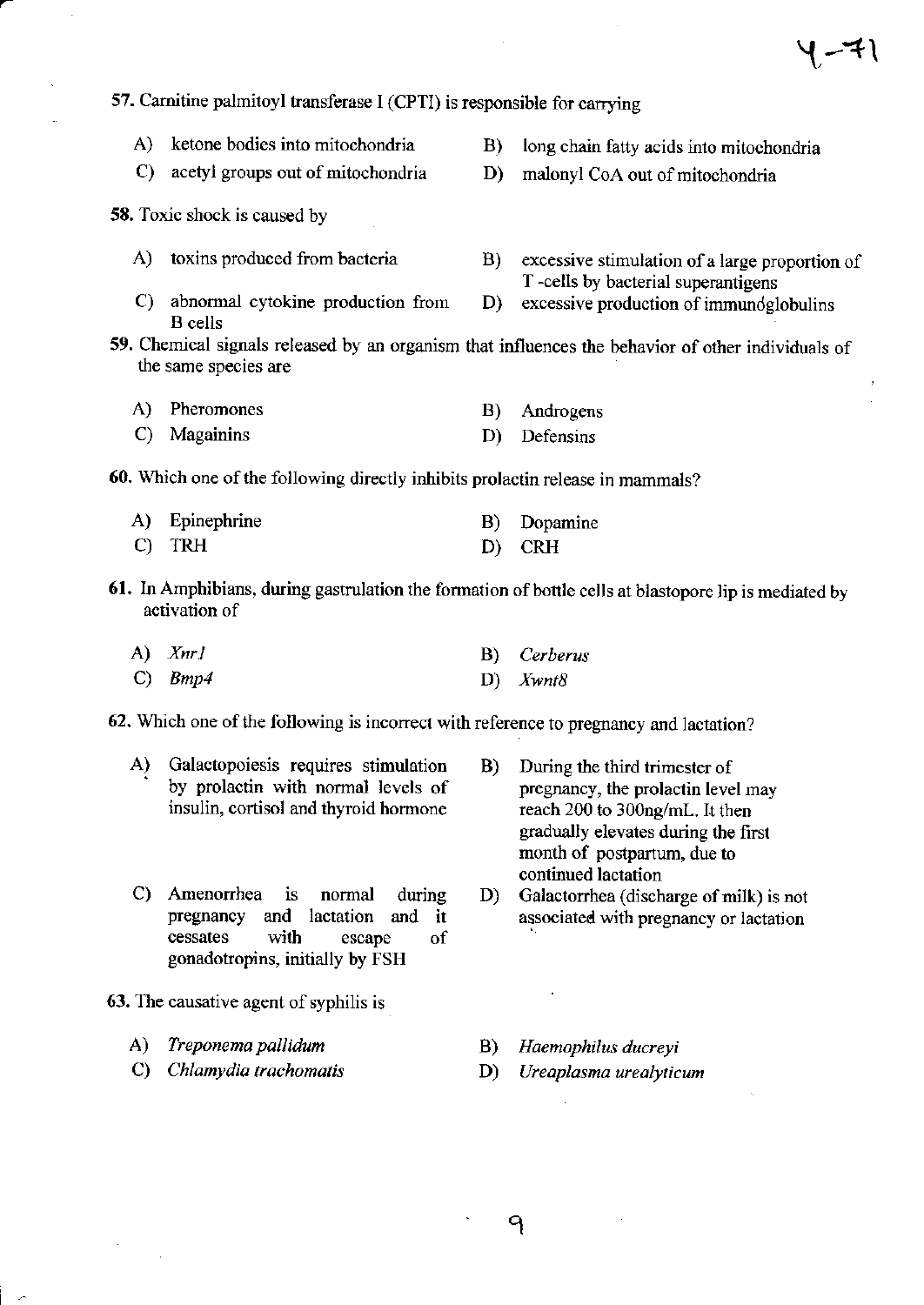$\hat{\mathbf{r}}$ 

<u> 1980 - Johann Barnett, fransk politiker (d. 1980)</u>

 $\sim$  .

64. The neurotransmitter involved in inhibitory synaptic transmission is

| A)                                                                                                                                                                                                                                                                                                                                  | Acetylcholine             | B) | Glutamate                         |  |  |
|-------------------------------------------------------------------------------------------------------------------------------------------------------------------------------------------------------------------------------------------------------------------------------------------------------------------------------------|---------------------------|----|-----------------------------------|--|--|
| C)                                                                                                                                                                                                                                                                                                                                  | <b>GABA</b>               | D) | Noradrenaline                     |  |  |
| 65. In mammals, critical amino acid signature domain of kisspeptin is                                                                                                                                                                                                                                                               |                           |    |                                   |  |  |
|                                                                                                                                                                                                                                                                                                                                     | A) YNWNSFGLR              | B) | <b>YNLNSFGLF</b>                  |  |  |
|                                                                                                                                                                                                                                                                                                                                     | C) YNLWSFGLF              | D) | YWLNSFGLF<br>Ť.                   |  |  |
| 66. What is the order of following five events during embryonic stem cell differentiation?<br>(I) Asymmetric cell division<br>(II) Differential replication timing<br>(III) Induction of early response genes<br>(IV) Reorganization of genes between nuclear periphery and nuclear interior<br>(V) Hypo dynamic state of chromatin |                           |    |                                   |  |  |
|                                                                                                                                                                                                                                                                                                                                     | A) III, II, I, IV and V   |    | $\mathbf{B}$ I, II, V, III and IV |  |  |
|                                                                                                                                                                                                                                                                                                                                     | $C)$ II, I, IV, III and V |    | D) III, V, I, II and IV           |  |  |
| 67. Which cytokine is necessary for development of both early B and early T cells?                                                                                                                                                                                                                                                  |                           |    |                                   |  |  |
|                                                                                                                                                                                                                                                                                                                                     | $A)$ IL-2                 | B) | $IL-17$                           |  |  |
|                                                                                                                                                                                                                                                                                                                                     | $C)$ IL-7                 | D) | $IL-4$                            |  |  |
| 68. Chylomicrons are also referred as                                                                                                                                                                                                                                                                                               |                           |    |                                   |  |  |
| A)                                                                                                                                                                                                                                                                                                                                  | <b>VLDL</b>               |    | B) ULDL                           |  |  |
| $\mathbf{C}$                                                                                                                                                                                                                                                                                                                        | <b>LDL</b>                |    | D) HDL                            |  |  |
| 69. Which one of the following processes is most affected by the damage to hippocampus?                                                                                                                                                                                                                                             |                           |    |                                   |  |  |

| A) decision making | B) Hearing         |
|--------------------|--------------------|
| C) memory          | D) smell and taste |

70. Insulin receptor is a member of which class of receptor tyrosine kinase (RTK) superfamily?

| A) RTK Class I   | B) RTK Class II |
|------------------|-----------------|
| C) RTK Class III | D) RTK Class IV |

 $\sim$ 

For rough work:

 $\ddot{\phantom{0}}$ 

 $\sim$